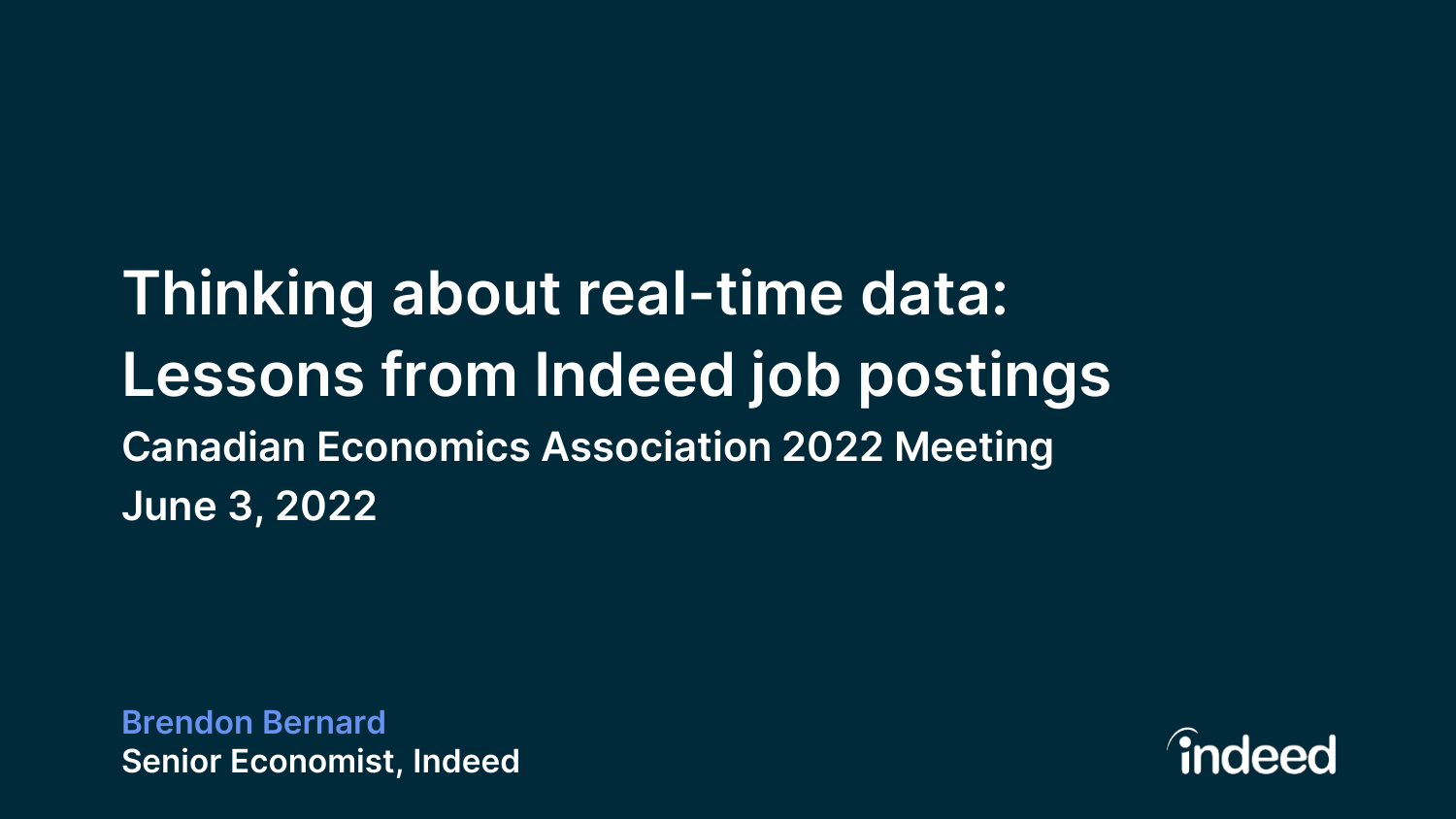## **Game plan**

- **Goals of real-time, platform-generated data**
- **Background on Indeed job postings, examples of valueadd**
- **Best practices and looking ahead**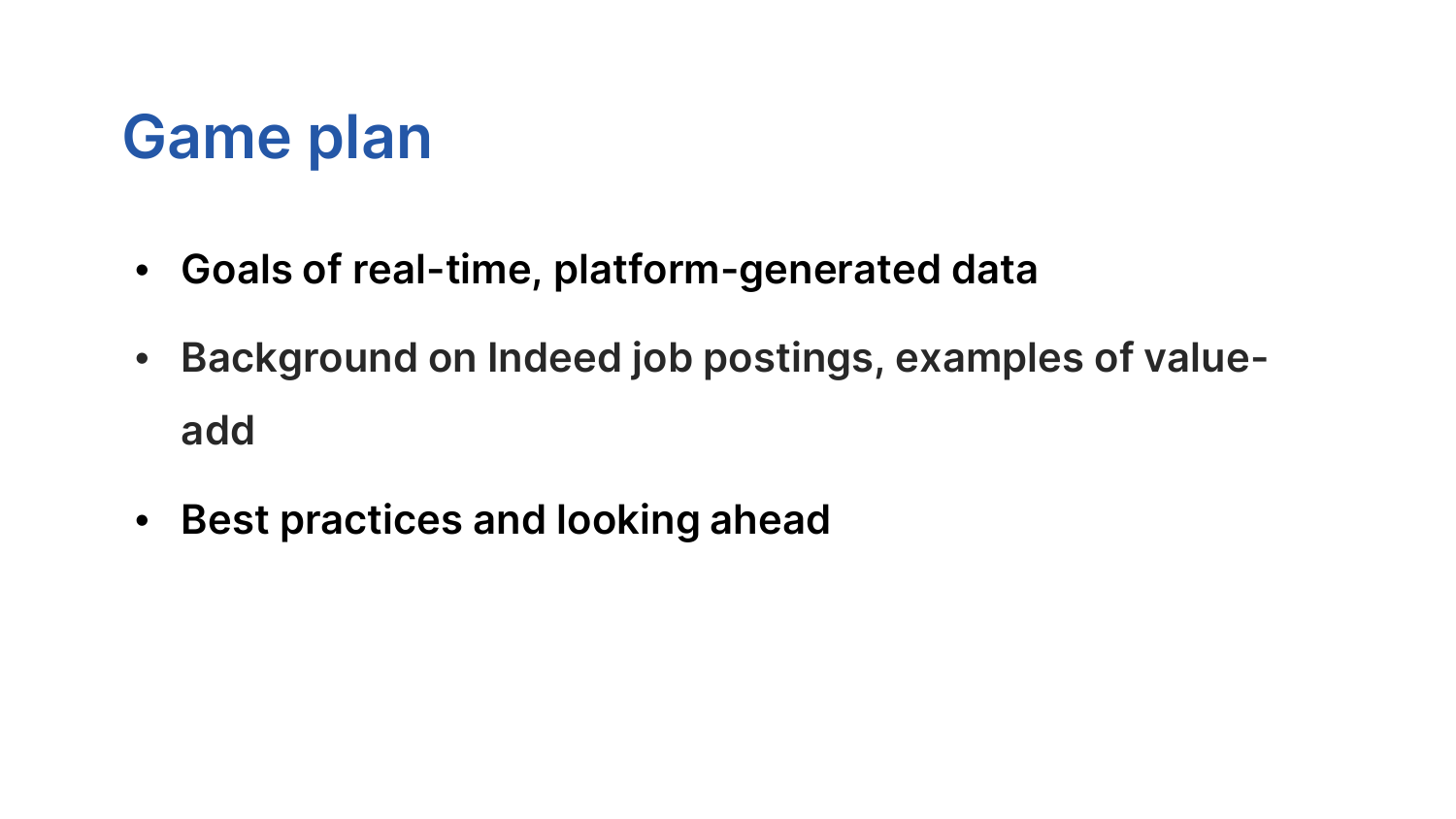#### **What makes for useful real-time data (for economists)?**

- **1. Tracks something we care about (and not what we don't care about)**
- **2. Data has a comparative advantage**
- **3. Comparable benchmarks – internal and external**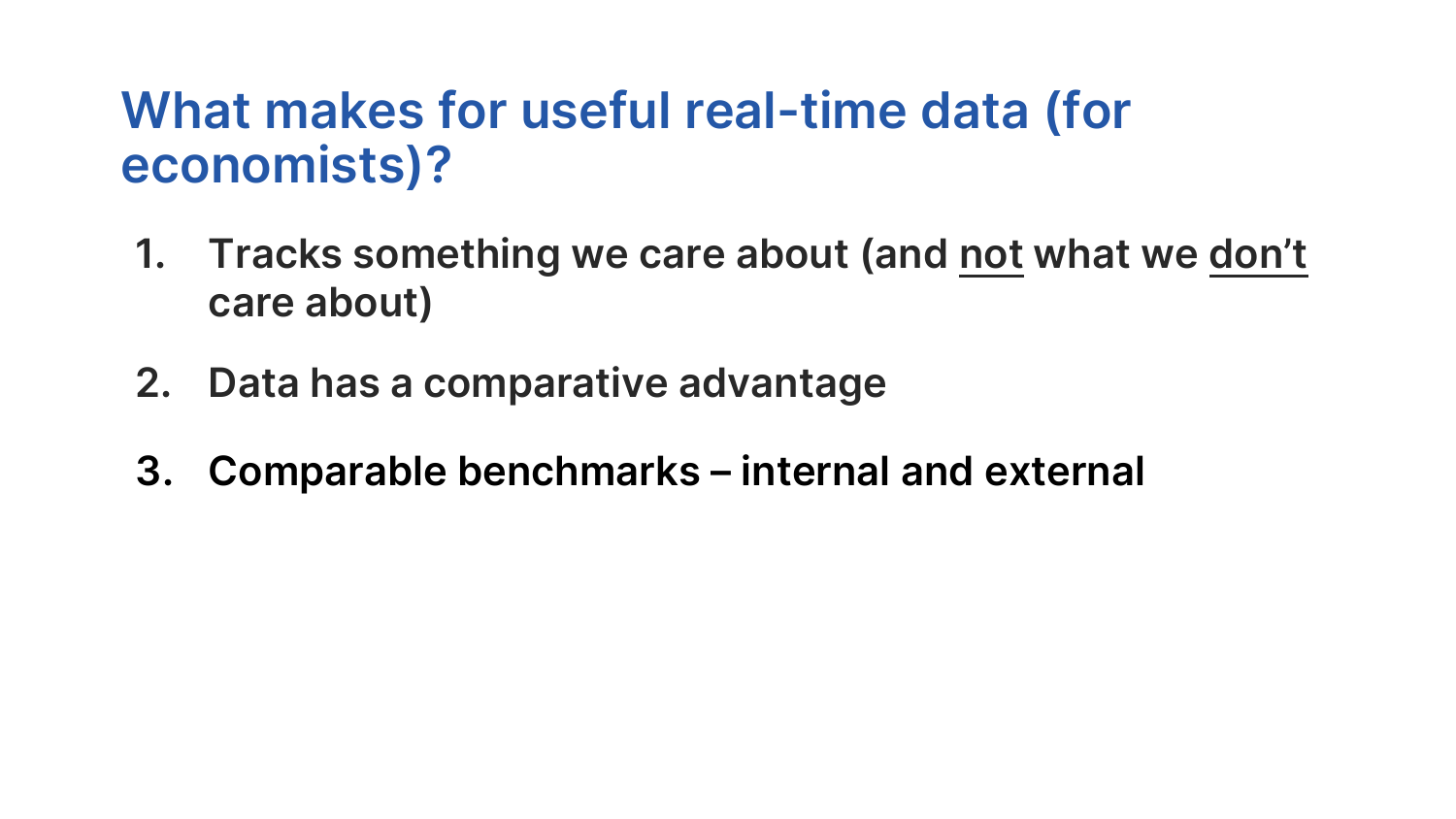#### **Job postings have the potential to hit all three goals**

- **Proxy of job vacancies – "unmet labour demand"**
	- **Online job boards a recruitment method for +75% of job vacancies since 2019**
	- **Postings-vacancies not necessarily 1-to-1**
- **Available in near real-time, at daily frequency**
- **Granularity from "big data": each posting an individual data point**
- **Job descriptions contain both standard and novel information**
- **Can compare to aggregate levels and composition of Job Vacancy & Wage Survey (JVWS)**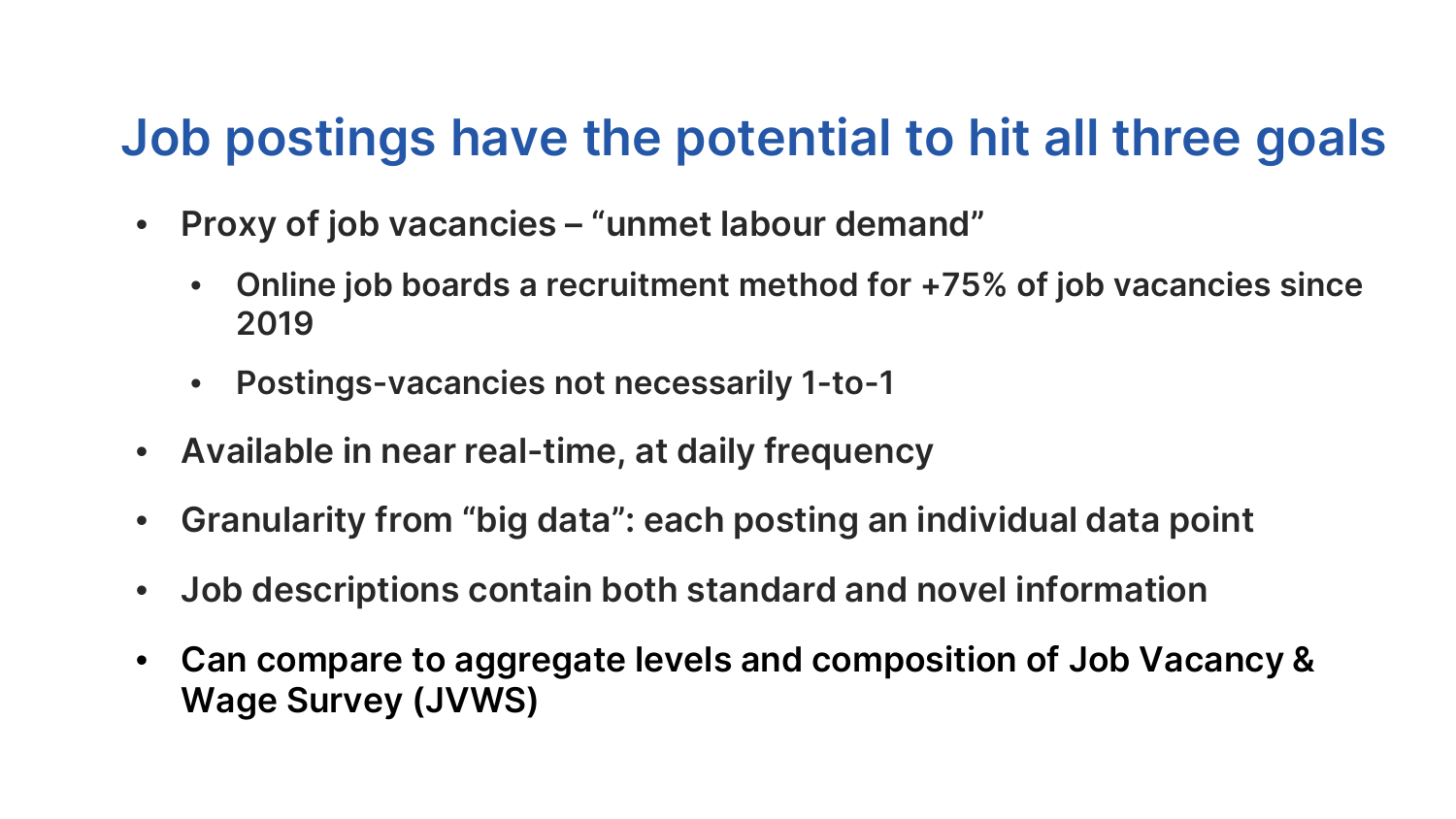### **Background on Indeed job postings**

- **Indeed is Canada's #1 job site, 9.5 M unique visitors in March 2022 (ComScore)**
- **Data structured to help minimize impact of changing market share/business**
	- **Employers can post job ads directly to Indeed, both free & sponsored**
	- **Many postings also picked up from other sources around the internet**
- **Focus specifically on employer job postings**
- **De-duplication of postings improves job seeker experience/accuracy**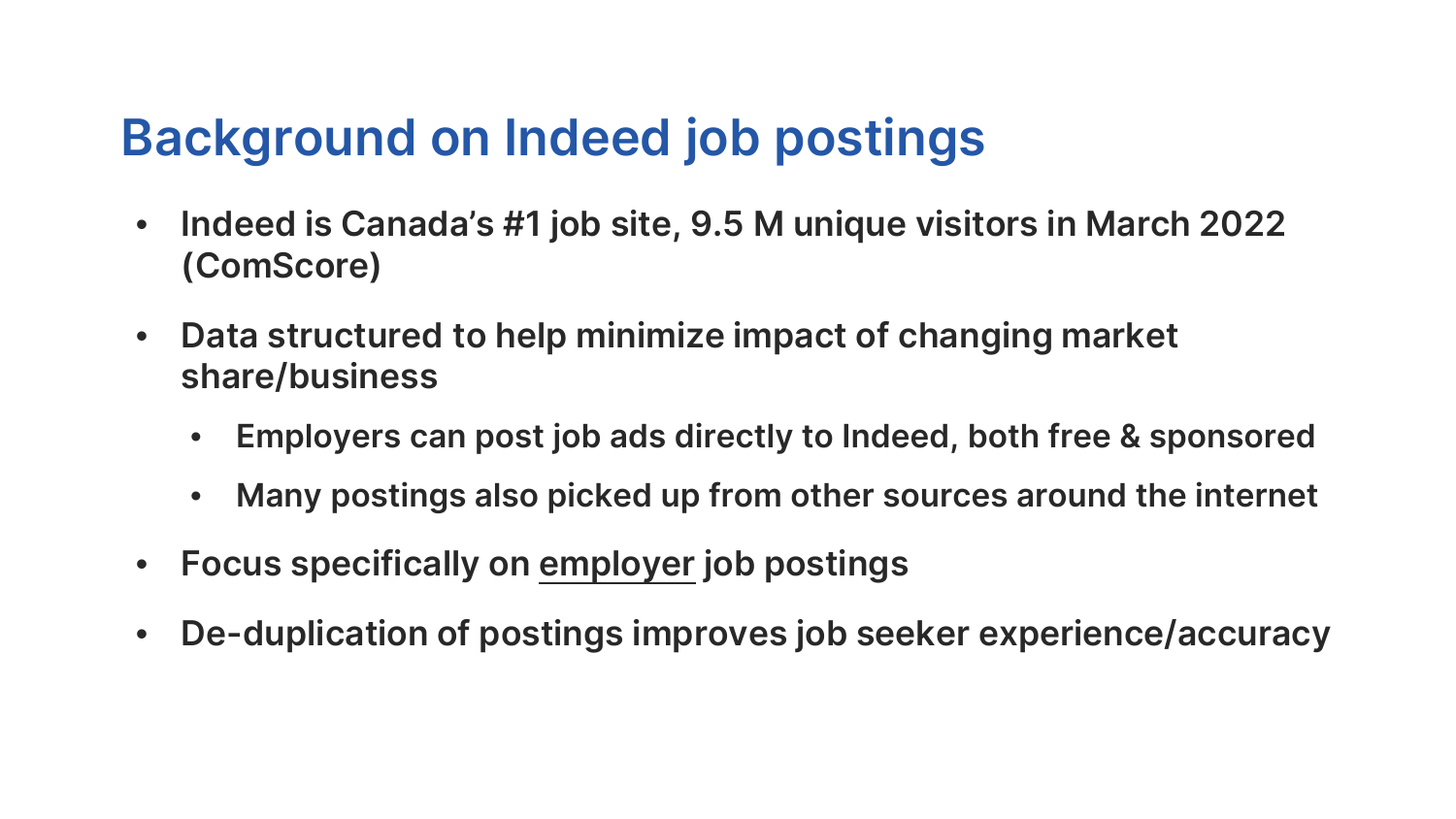#### **Comparing Indeed postings to StatCan's JVWS**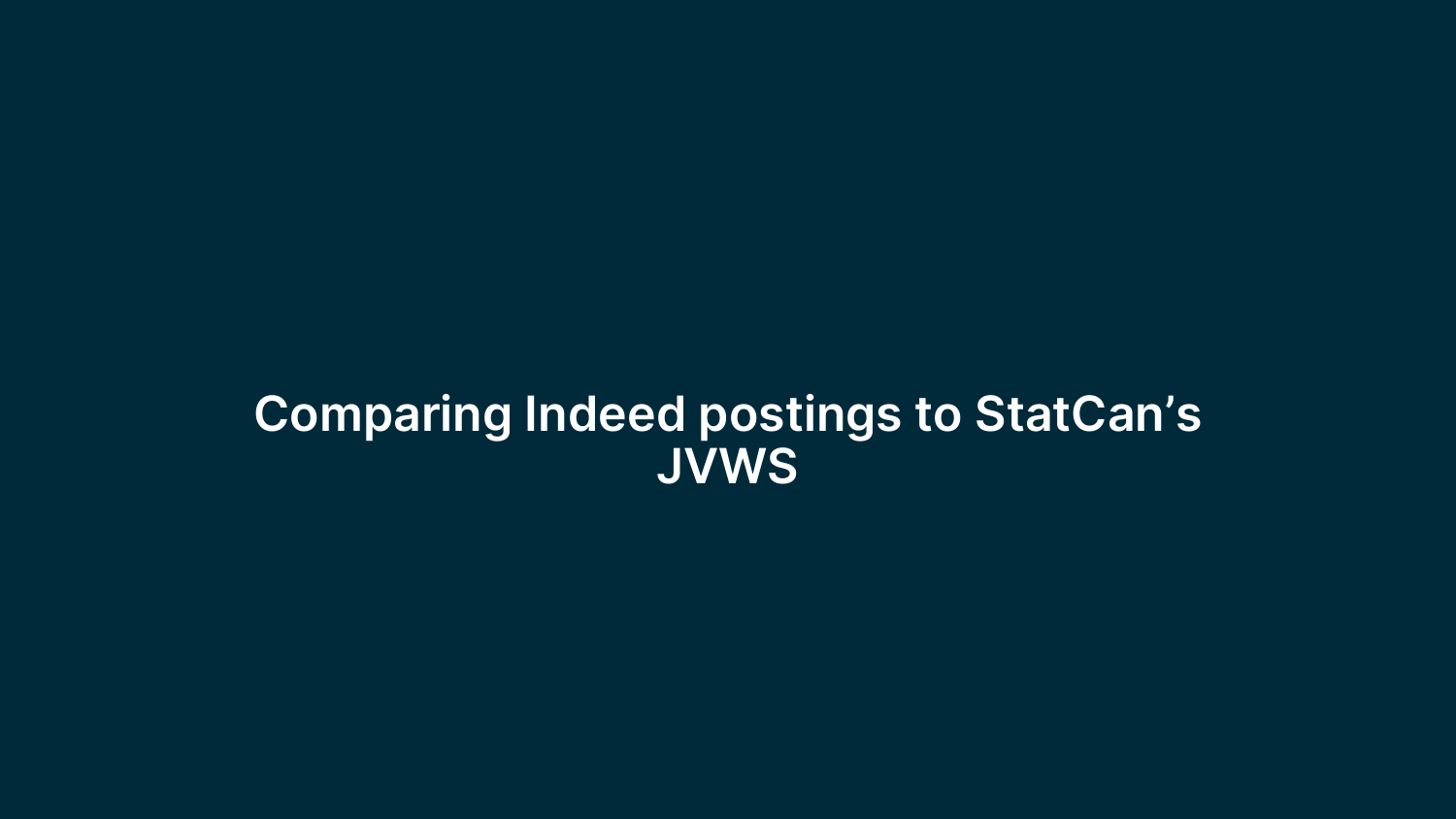#### **Disclaimer**

**The number of job postings on Indeed, whether related to paid or unpaid job solicitations, is not indicative of potential revenue or earnings of Indeed, which comprises a significant percentage of the HR Technology segment of its parent company, Recruit Holdings Co., Ltd. Job posting numbers are provided for information purposes only and should not be viewed as an indicator of performance of Indeed or Recruit. Please refer to the Recruit Holdings investor relations website and regulatory filings in Japan for more detailed information on revenue generation by Recruit's HR Technology segment.**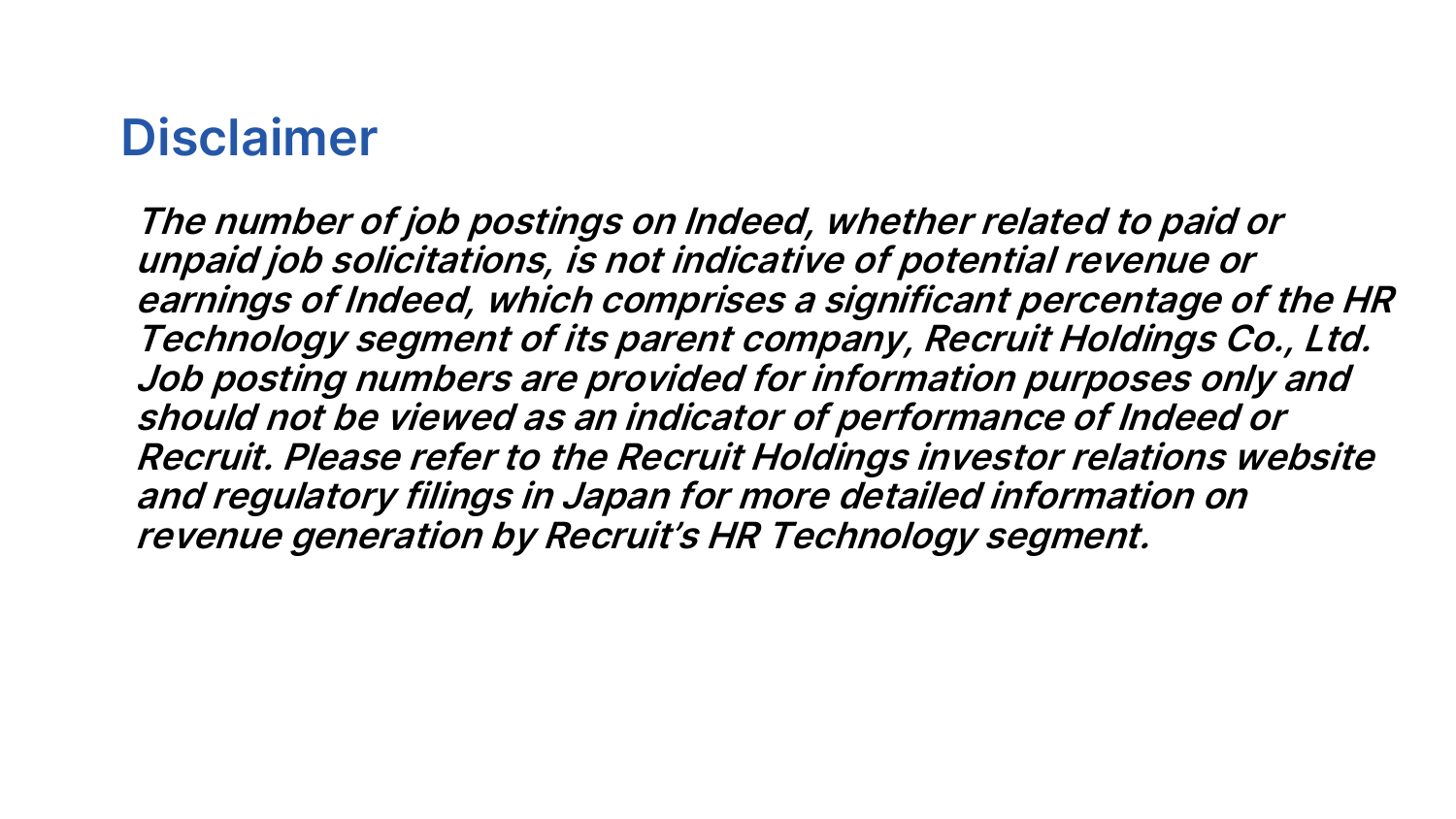

Statistics Canada, last data point: March 2022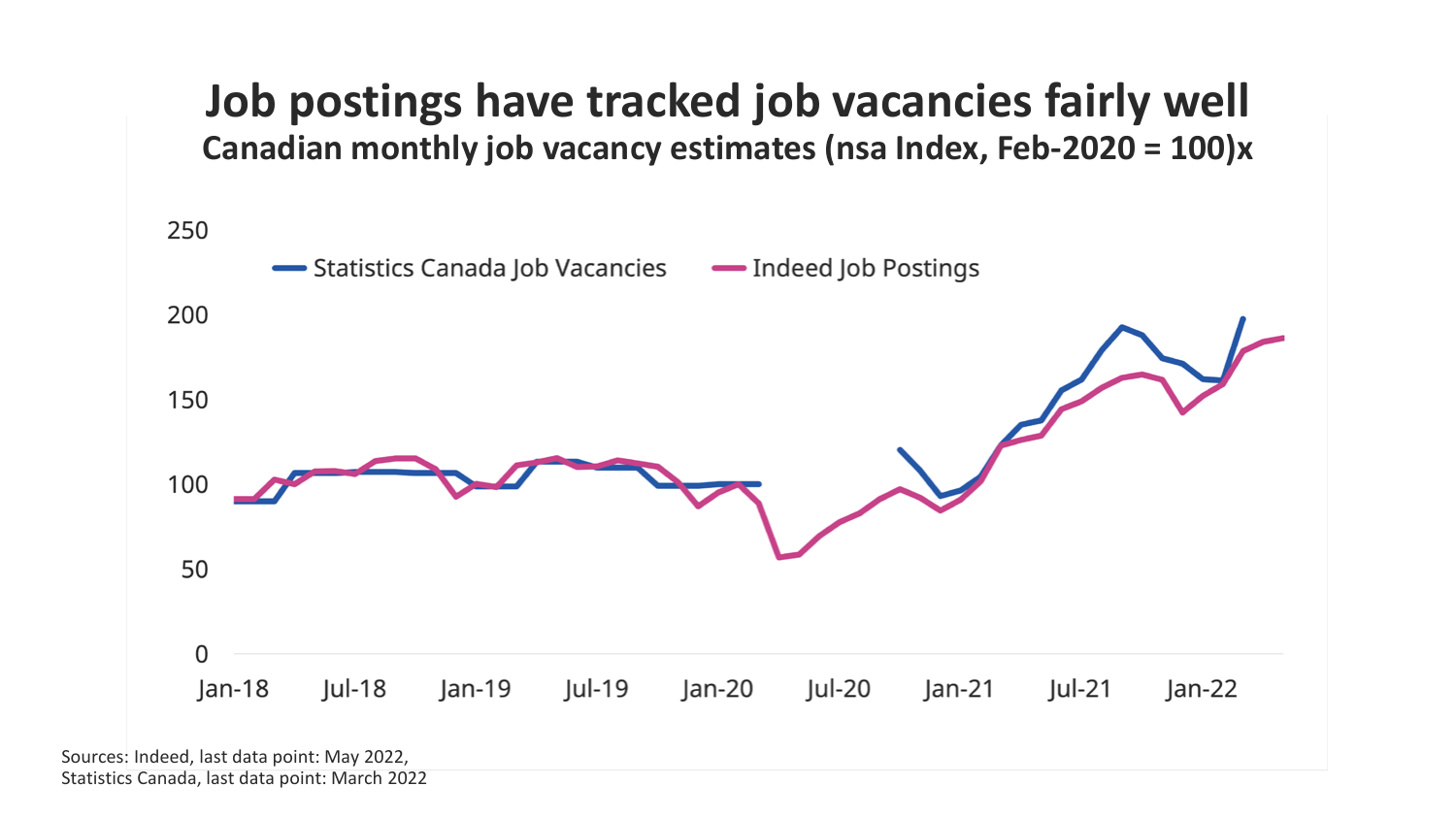#### **Posting and vacancy composition similar, with a few differences**



Indeed data mapped from job-title categories to NOC 1-digit groups, excluding unclassified occupations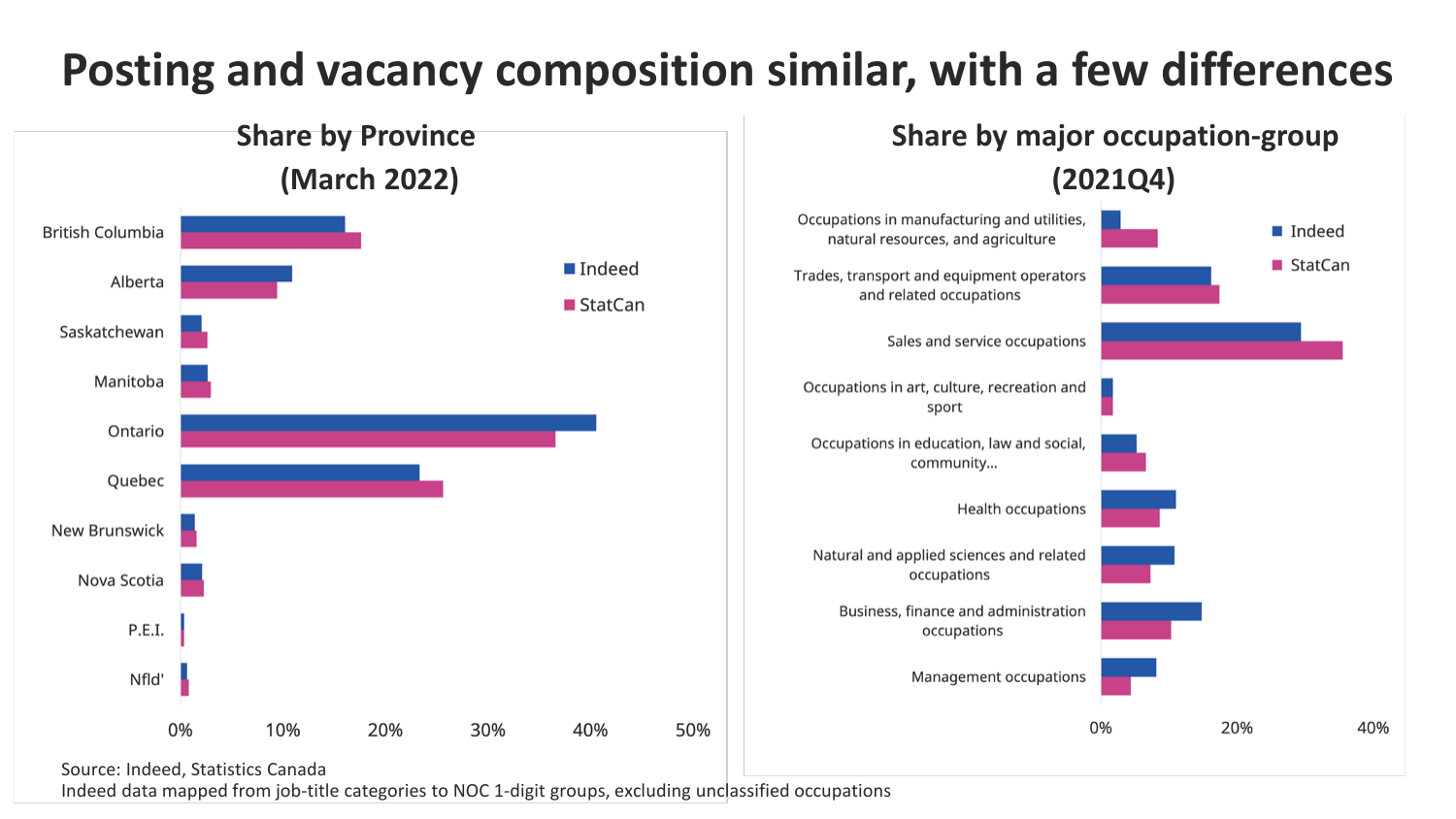#### **Job postings value-add (3 examples)**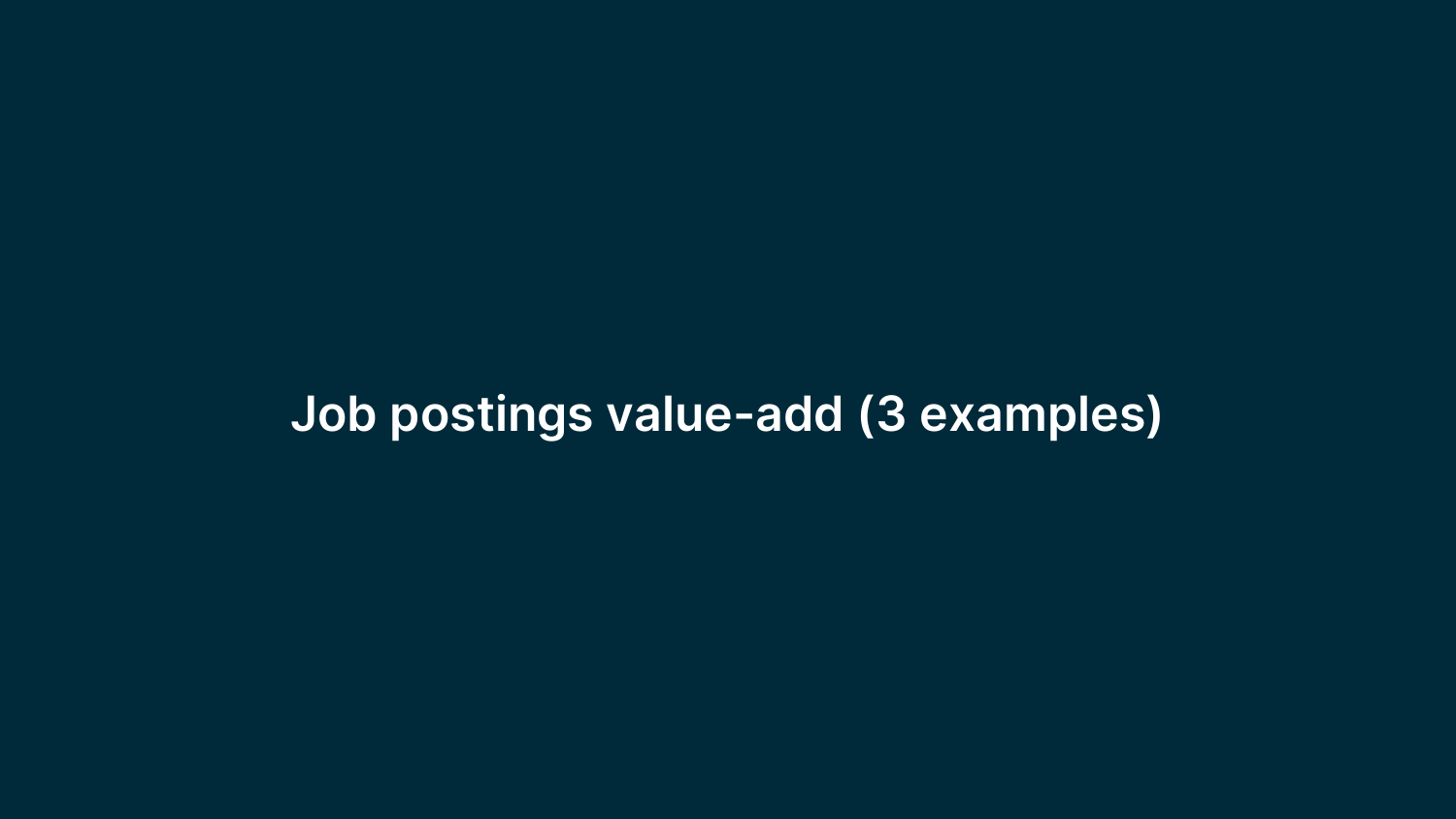

Source: Indeed, 7-day avg., last data point: May-27, 2022 New postings are those on Indeed 7 days or left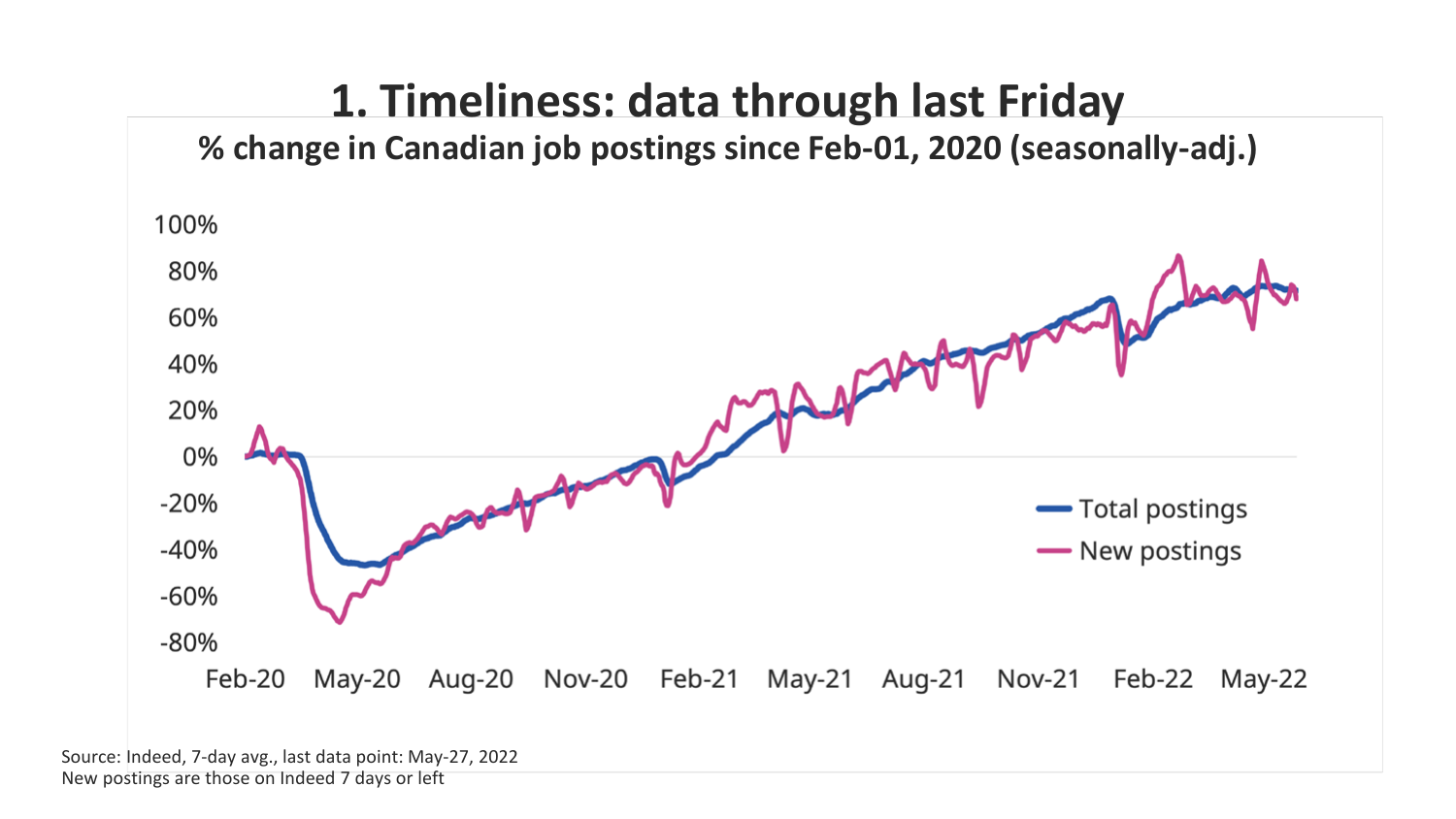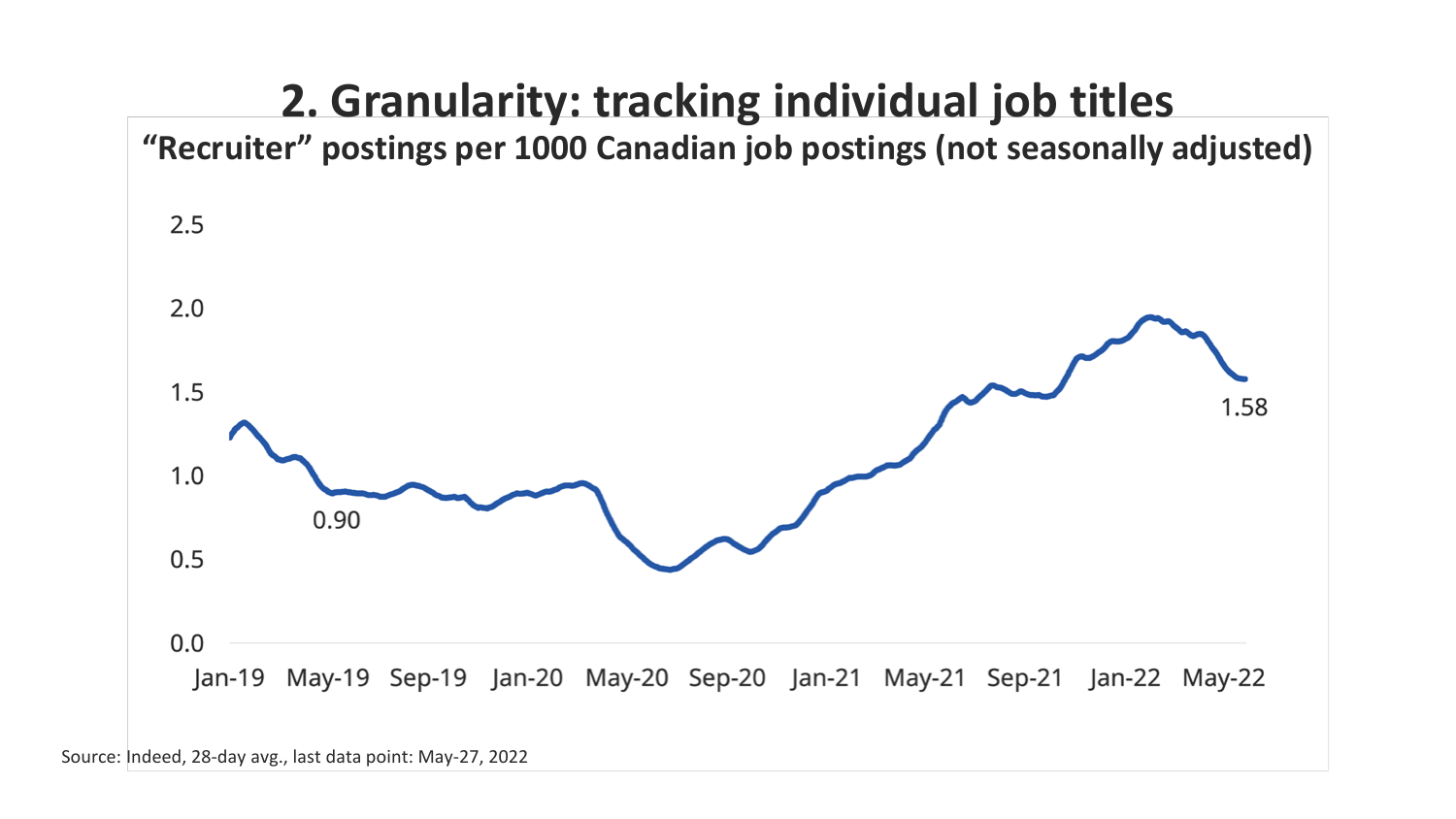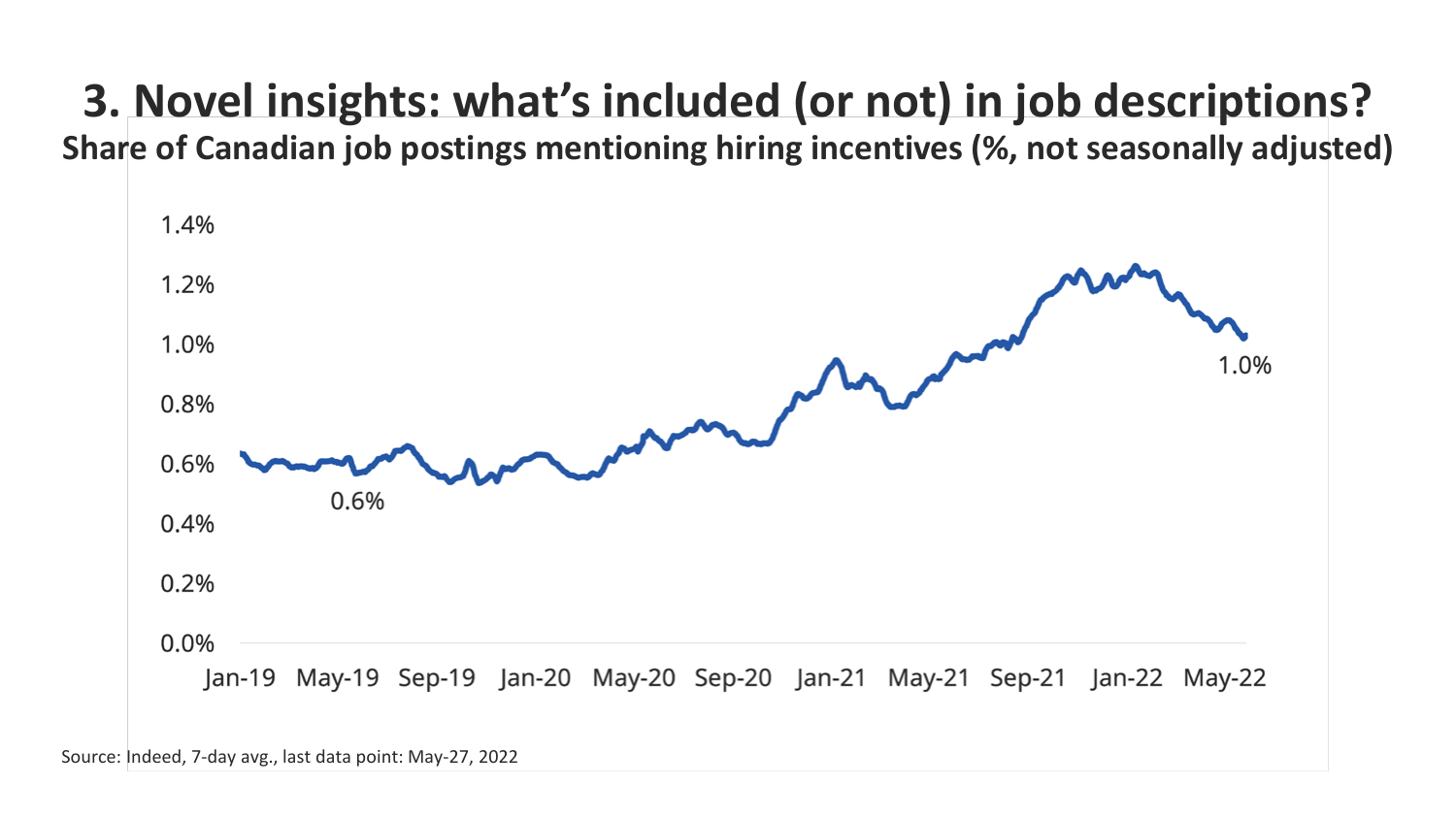#### **Best practices and looking ahead**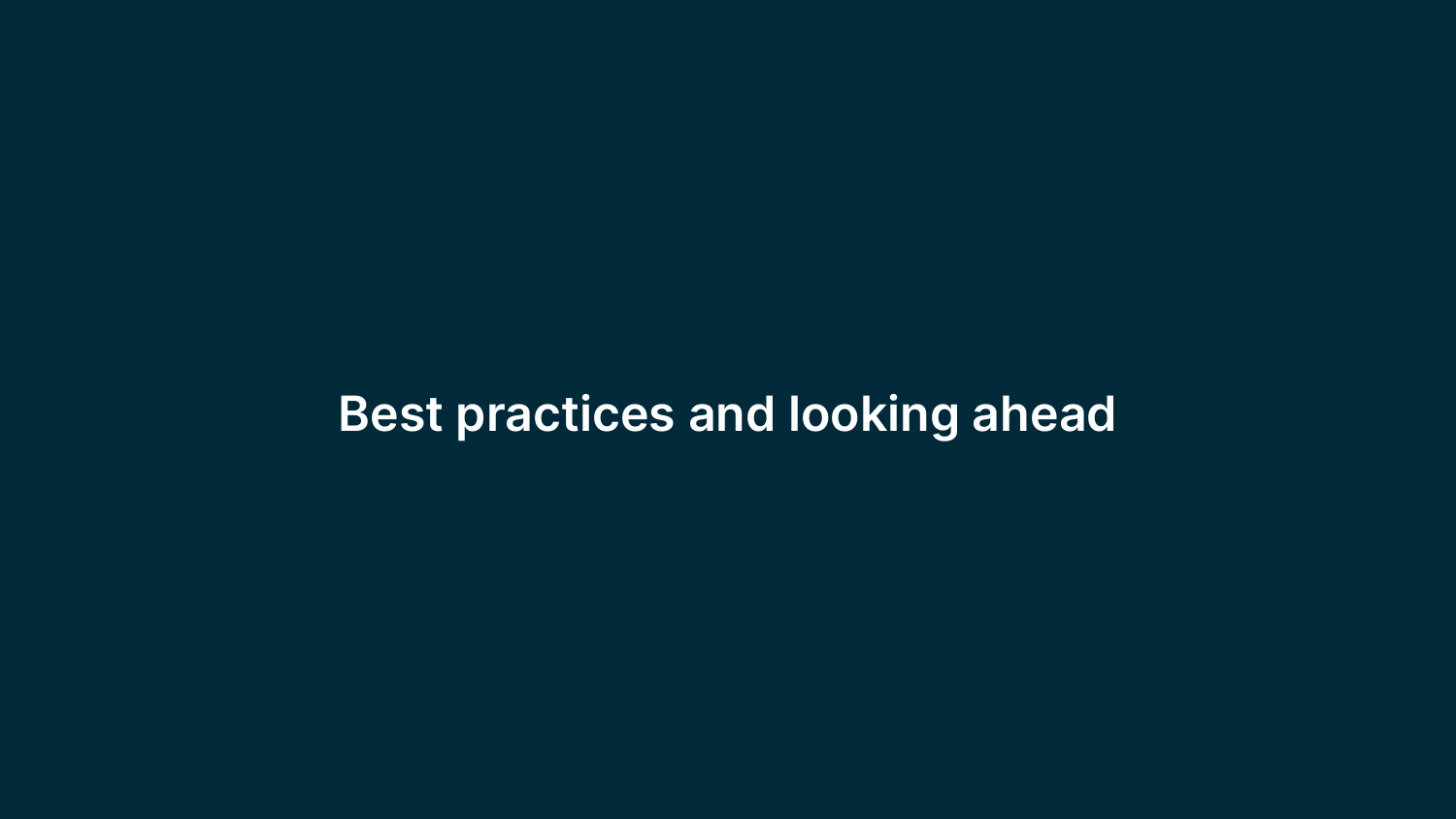## **Dealing Real-time challenges**

- **Noise and random shifts** 
	- **With more granular data, a greater chance large employers cause swings**
- **Dealing with seasonality when data has limited history**
- **Pressure testing the data: need to rule out platform/business changes when investigating a new trend**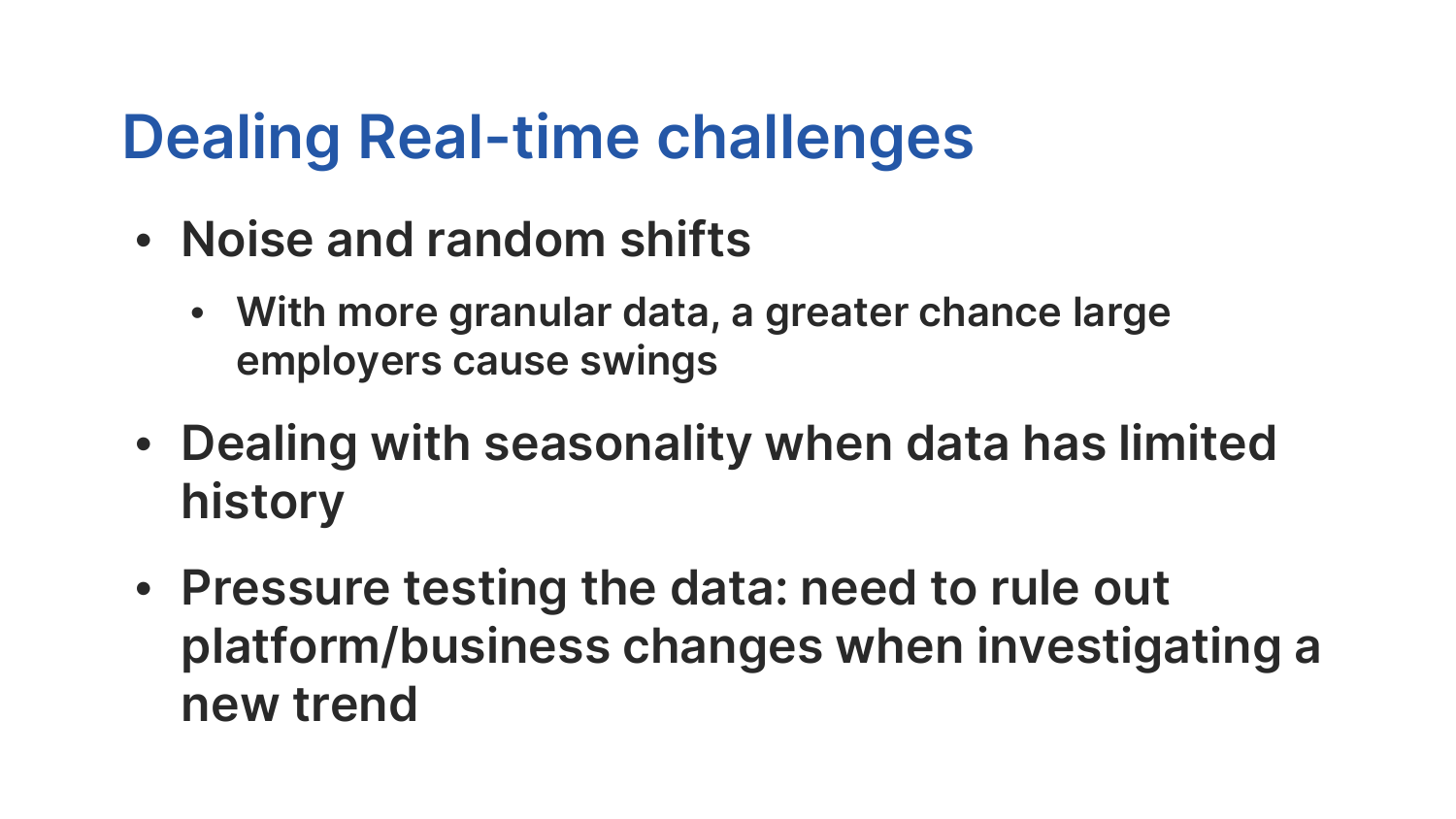## **Looking ahead**

- **Real-time data increasingly entrenched in the economic landscape (including academic literature)**
	- **Important to recognize strengths & weaknesses**
	- **Complement, not replacement, of more traditional data**
- **Already being used by more than just economists:**
	- **Employers, career practitioners, financial traders, policy makers, etc., etc.**